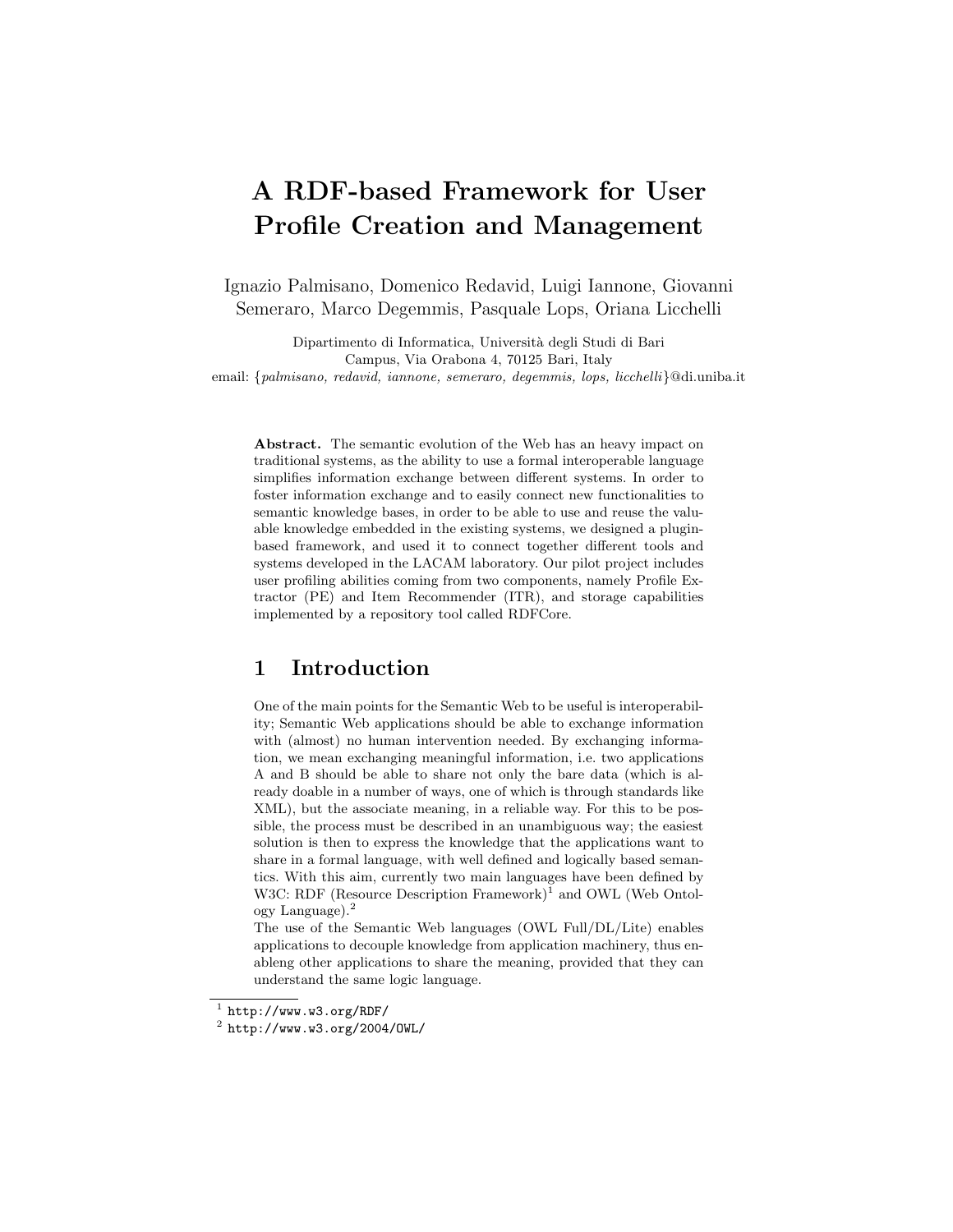With this aim, we designed a framework to ease the realization of semantic applications. The framework is based on a set of interfaces that abstract some common functionalities, built around the concept of flow of information.

# 2 The flow metaphor

By flow of information, we mean the transmission of information (expressed as ontological information in SW languages, with DL semantics as background) from a source to a consumer for that information (sink). Along the path, the information flow can be modified in many ways; we identify two main approaches for information change: enrichment and transformation.

Enriching an information flow means adding new information to this flow; an example could be the use of inference and deduction rules in order to explicit some implicit knowledge or to add new information coming from background knowledge.

Transforming an information flow involves the rewriting of the information; an example could be the change of background ontology for some data, or the merge of two information flows into a single one, involving the use of ontology alignment techniques.

Another kind of flow modification is the store of an information flow for later use; this is the typical job of a persistent storage component.

A sketch of the resulting architecture is in Figure 1.

The kind of components that implement these interfaces can then be summarized as:

- Source plugins: this kind of plugin creates new information (e.g., wrapping an external source of information, such as a database)
- Store plugins: this kind of plugin stores information, enabling both persistent storage and retrieval
- Transformer plugins: this kind of plugin modifies the information it is fed with (e.g., changing class or property definitions)
- Enricher plugins: this kind of plugin differs from the Transformer because it does not modify existing informations, but adds new information (e.g., an external reasoner could be wrapped in this kind of plugin)
- Sink plugin: this kind of plugin does not produce or modify information in the framework (e.g., a visualization plugin or an external application that needs to get information from the framework)

# 3 Information Flow Language

As already said, the Semantic Web languages for ontology expression are RDF and OWL, with the RDFSchema<sup>3</sup> language as an intermediate level of expressiveness (and of computational complexity).

 $^3$  http://www.w3.org/TR/rdf-schema/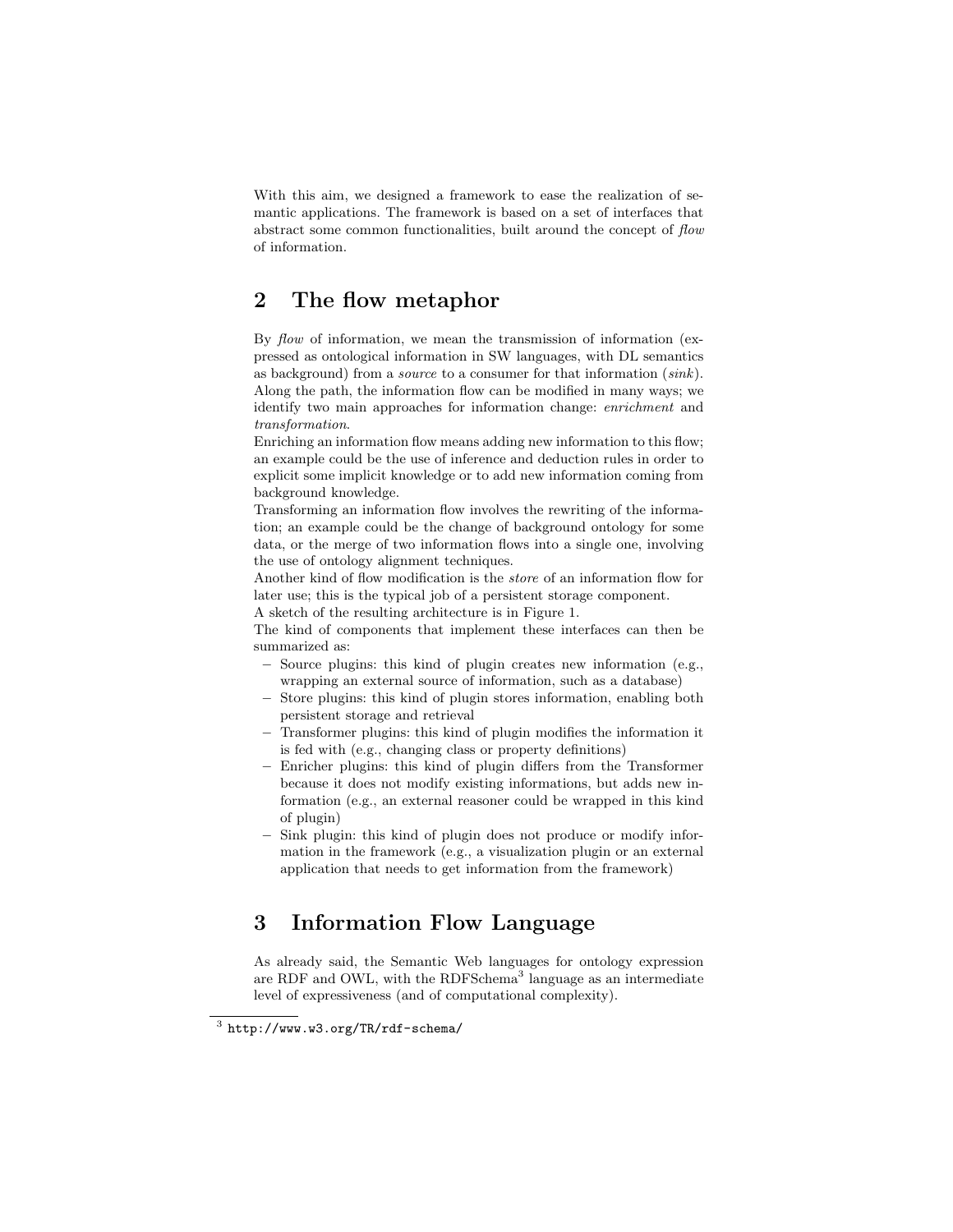

Fig. 1. Architecture Sketch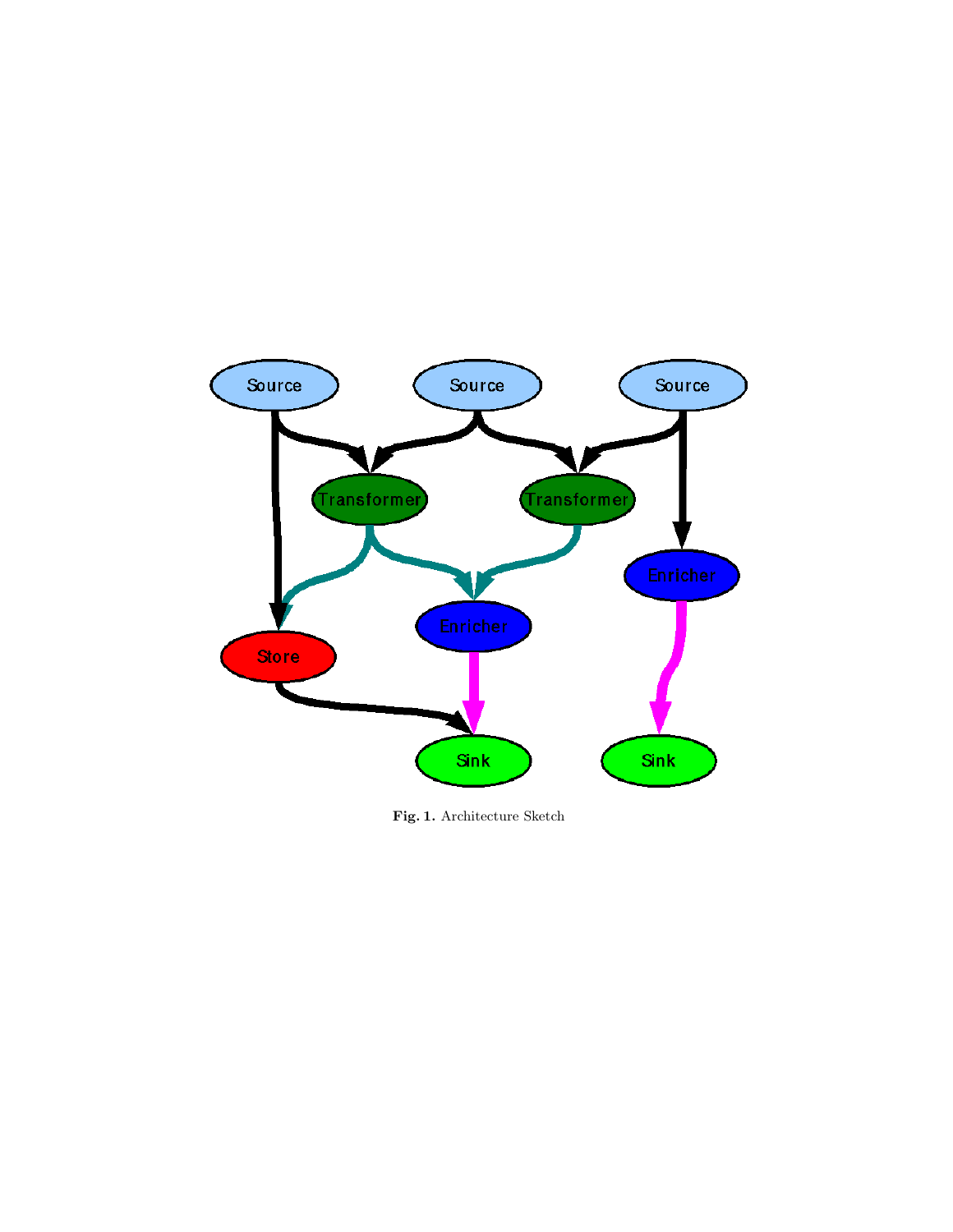RDF is primarily focused on the concepts of resource and property: a resource is an identifiable entity, e.g. a human being, a web site, or a building, while a property is a relation between two resources or between a resource and a literal value (e.g. a human being is related to his name). A set of triples (Subject, Predicate, Object) is a RDF Model (or Description).

The RDF language is the base for the use of languages with a richer semantic, such as RDFSchema and OWL. OWL includes RDFSchema, in order to reuse the concepts already described there, and is divided into three sublanguages (Lite, DL, Full).

While in RDFS the main relation is inheritance, i.e. the definition of subclass/superclass relations between resources and subproperty/ superproperty relations for properties, OWL introduces a more complex semantic, e.g. restrictions on properties (it is possible to define cardinalities and data ranges for properties); the main advantage of this language, however, is the well defined semantic of the defined relations; this enables the construction of automatic reasoners that are not limited to a particular domain or to a particular implementation. Since OWL ontologies are expressed in RDF, there is no need for a separate storage layer for OWL data; and, since RDF is an abstract specification that can have different representations (see RDF/XML, Notation3, N-Triples, Turtle), it is possible to exchange RDF data between application without imposing an a priori representation.

As a consequence, the language for the information flow in our framework is RDF.

# 4 Framework Test Case

In order to verify the framework in a practical scenario, we used the defined interfaces to wrap up other components developed in the LACAM lab. The components we included so far are:

- RDFCore: a component for RDF storage, wrapped as a store plugin
- Profile Extractor: a component for supervised learning of user classification rules, wrapped up as an enrichment plugin
- ITR (ITem Recommender): a component for content based classification, based on naïve Bayes classifiers; from this component, which originally was a Java Web Application, many plugins have been created:
	- an *enrichment* plugin, that encloses the learning abilities of the system, in a way similar to Profile Extractor
	- a source plugin, that encapsulates the part of the web application that gains data from users and domain experts
	- a sink plugin, that contains the result display part of the system

The resulting istance of the framework is biased towards the user modeling domain, as is easy to see from the description of the systems that foollows; other work in this area has been done, for example UUCM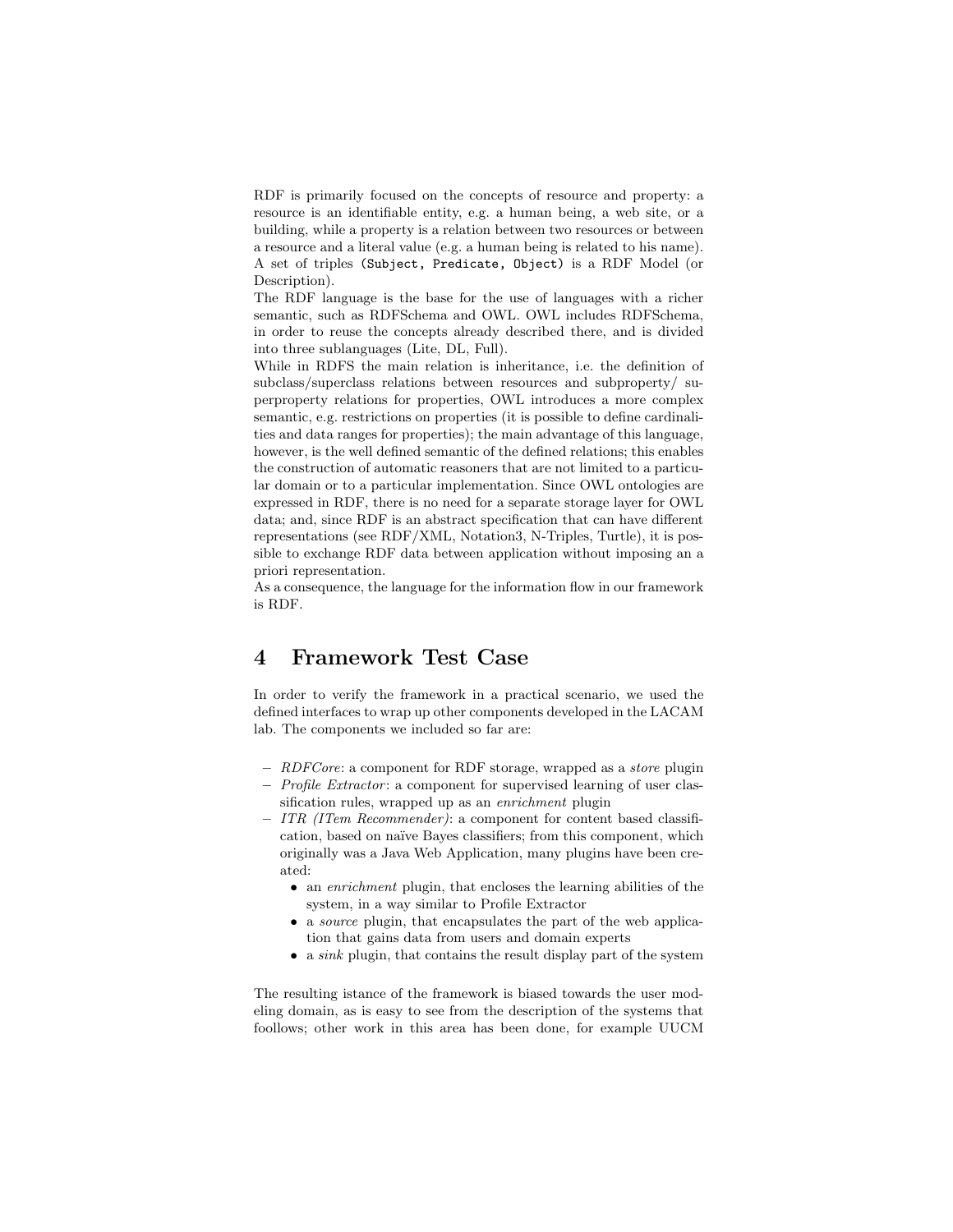(Unified User Context Model) [5], which is based on an extensible representation for models. UUCM provides a simple schema to describe different dimensions of user models; each dimension can be described through values that can be either simple types (such as strings, numbers, dates) or be typed. In this last case, the type of the value is expressed as classes defined in OWL language.

The components we integrated are not tied to a particular ontology, but can be used with any OWL ontology like UUCM.

#### 4.1 RDFCore

The RDFCore component, presented in [3], is a component used for RDF descriptions storage and retrieval, including multiuser support and extensible support for query languages.

The main modules of RDFCore are DescriptionManager and TripleManager. The first one gives access to Creation, Retrieval, Updating and Deletion (CRUD) operations on RDF models seen as a whole, while the second component enables the same operations at the single assertion level. Both modules use the Jena Semantic Web Toolkit[2] API to work with RDF models.

The component also offers multiuser support; users can choose whether some of the models they own should be private, publicly readable or writable, and can restrict access to single users or groups of users. This support is useful when designing cooperative applications, thus enabling geographically dispersed teams to work together easily.

RDFCore has been adopted in the VIKEF Project as the basic component for RDF metadata storage in the VIKE (Virtual Information and Knowledge Environment) Framework, where its SOAP<sup>4</sup>-exposed services have been wrapped as a Web Service<sup>5</sup> for metadata storage, retrieval and querying.

In Figure 2 there is a small sketch of the system architecture.



Fig. 2. Architecture of the RDFCore system

 $^4$  http://www.w3.org/2000/xp/Group/

 $^5$  http://www.w $3.\texttt{org}/2002/\texttt{ws}/$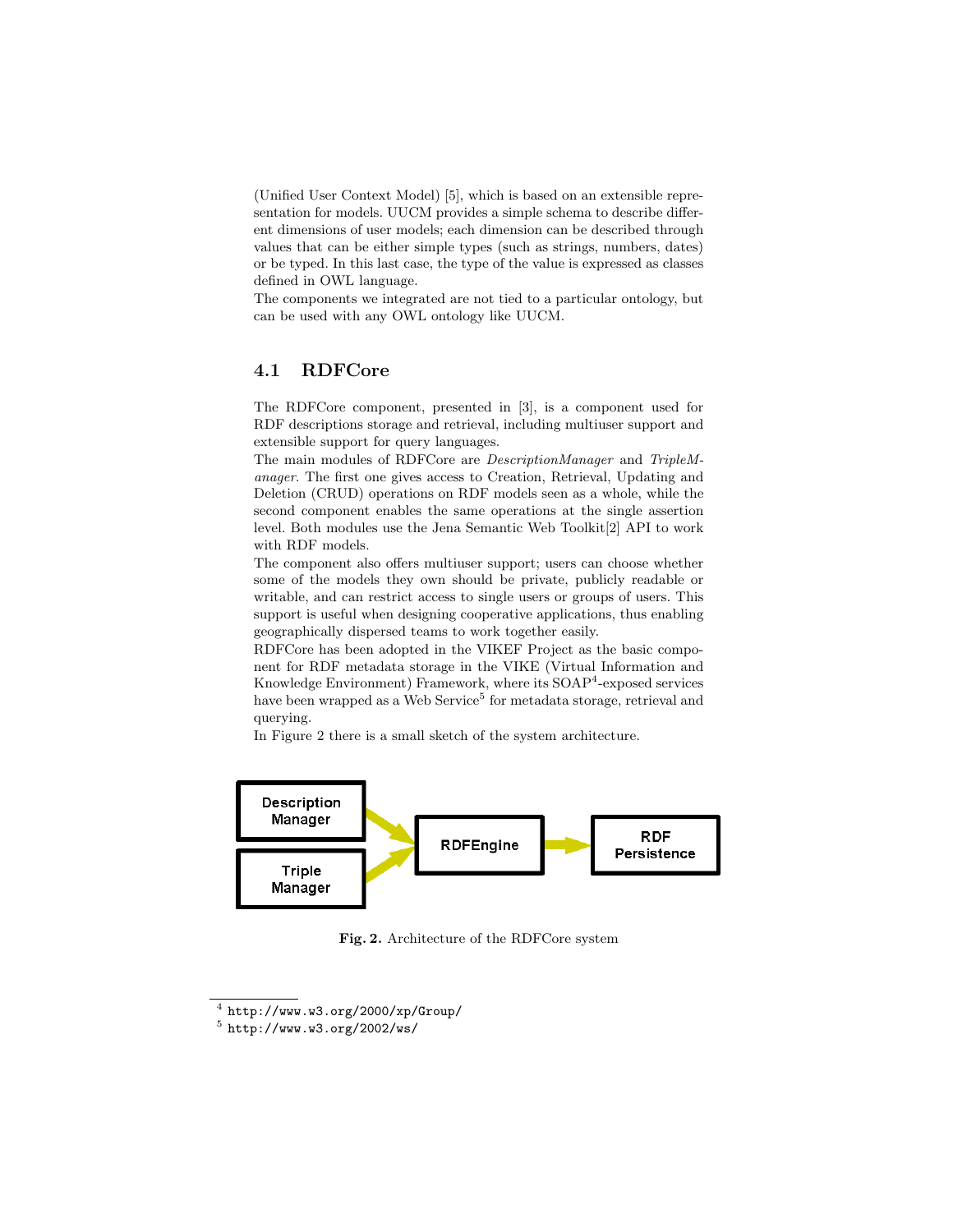#### 4.2 Profile Extractor

The Profile Extractor (PE) [1] is a module that classifies users using supervised learning techniques. It can be used to discover users' preferences by analyzing data relative to user interaction or other data that are gathered from different data sources, such as data warehouse or transactions, in order to infer rules describing the user behavior. More in detail, these data are represented in RDF and refer to a simple ontology designed to be used as UUCM value type. The ontology is actually limited in its scope, since the PE component is limited to the use of zero order data (vectors of attribute/value pairs), and cannot exploit relational knowledge available in the input data.

To build profiles, the PE component uses decision rules induced from training data, through the use of well-known Machine Learning techniques, such as partition trees. In order for the rules to be inferred in an efficient way, and to maximize the predictive power of the inferred rules, it is necessary to establish what features and attributes, in the available data, are useful to accomplish the learning task, and what data, on the other hand, would not increase the predictive power or could waste computation time. The other main problem concerns the definition of meaningful classes to learn, which are to be defined before the learning task starts.

The problem of learning user preferences can be cast to the problem of inducing general concepts from examples labeled as members (or nonmembers) of the concepts. In this context, given for example a finite set of categories of interest  $C = \{c_1, c_2, \ldots c_n\}$ , the task may consist in "learning the target concept  $T_i$  users interested in the category  $c_i$ ". In the training phase, the users are positive examples for the categories they like/are interested, and negative examples for the categories they don't like/have interest. We chose an operational description of the target concept  $T_i$ , using a collection of rules that match against the features describing a user in order to decide if he/she is a member of  $T_i$ . Hence, the problem is reduced to the combination of a number of binary classifiers, in this specific context. For particular classes, where the expected value is not binary (like/dislike), but has more possible values (likes much/enough/little/nothing), the solution is still valid, but the classifier will not be binary; this could result in a small increase in the required computational time.

#### 4.3 ITem Recommender

ITR (ITem Recommender) implements a probabilistic learning algorithm, the na¨ıve Bayes classifier, relying on a content-based approach. The prototype is able to classify documents as interesting or uninteresting for a particular user, on the ground of the textual content of the documents. This approach is analog to the relevance feedback in Information Retrieval [6], which adapts the query vector by iteratively absorbing users relevance judgments on newly returned documents. In the Information Filtering paradigm, the tuned query vector is actually a profile model,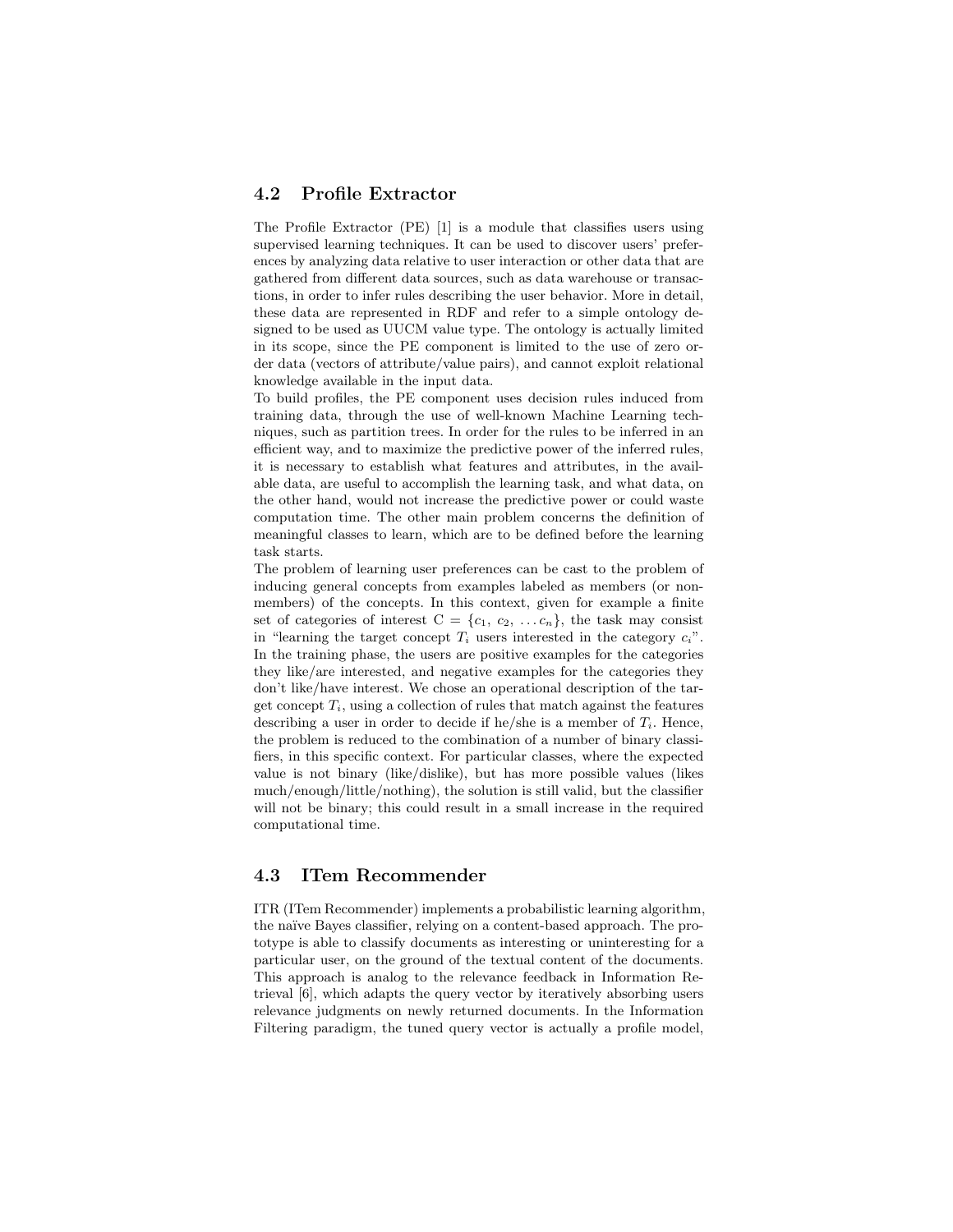specifying both keywords and their informative power. Based on the constructed user profile, a new item relevance is measured by computing a similarity measure between the query vector and the item's feature vector. Learning a user profile generally involves the application of Machine Learning techniques to generate a predictive model based on information that has been previously labeled by the user. To learn user profiles, ITR casts the problem as a Text Categorization (TC) problem. The techniques used are those that are well-suited for text categorization [7].

We consider the problem of learning user profiles as a binary TC task: each document has to be classified as interesting or not w.r.t. the user preferences. Therefore, the set of categories is restricted to  $c_{+}$ , that represents the positive class (user-likes), and  $c_-\,$  the negative one (userdislikes).

ITR representation is based on bag of concepts (BOC) [8]. In this approach each feature corresponds to a single word found in the training set.

The final outcome of the learning process is a probabilistic model used to classify a new instance in the class  $c_{+}$  or  $c_{-}$ . The model can be used to build a personal profile that includes those words that turn out to be most indicative of the user's preferences.

#### 4.4 Other Plugins

Other algorithms developed in the LACAM lab have been ported in the framework or are migrating at the time of writing; in particular, the REDD algorithm [4] has been wrapped in a Transformer plugin, enabling the applications that use the framework to apply the redundancy detection algorithm on any RDF model they use.

REDD is based on blank node semantics, and is able to detect redundancies in RDF (and OWL) models, where, for example, multiple blank nodes with no distinguishing features are present in the same model.

This is the case, for example, of a remote store that gets updates from other applications; it is possible that one or more applications send the same information more than once, and, while this is not a problem with RDF ground statements (i.e. statements with no blank nodes), since RDF models are defined as triple sets, blank nodes inserted during the life of the model are not recognized as already present; this increases the size of the models without reason, and could also be regarded as an error. Another possible application, which is under experimentation at the time of writing, is the use of REDD to detect redundant definitions in ontologies; the ongoing project aims at using the framework in the building of a Protégé<sup>6</sup> plugin.

# 5 Semantic Evolution

On the side of algorithm evolution, in the ITR component the update to OWL formalism is strictly related to the switching from keywordbased representation of the user profile to user profiles based on concepts

 $^6$  http://protege.stanford.edu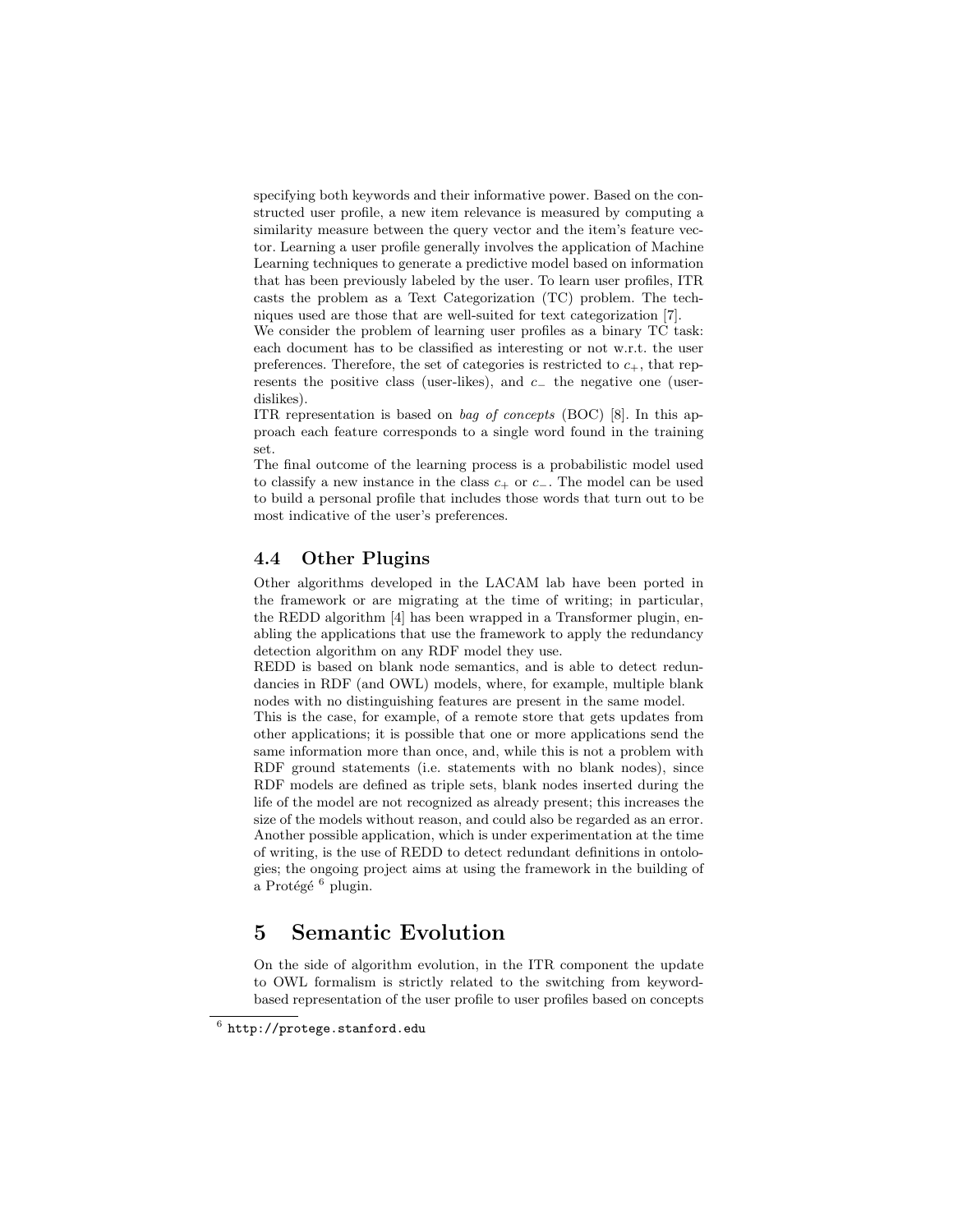(bags-of-concepts, BOC, instead of bag-of-words, BOW). While this shift of representation is natural when considering the new environment, we already demonstrated in [8] that the traditional TF-IDF heuristic gains some percents both in precision and recall from the new representation. Moreover, we are currently doing empirical measures on an evolution of TF-IDF that takes into account the hierarchical relations between concepts, that, informally, redefines the classical definition of TF-IDF, which is based on sheer concept occurrence number, taking into account that a more specific term is also an instance of a more general term, and as consequence, so to speak, each occurrence of the more specific term counts also as an occurrence of the more general term.

# 6 Acknowledgments

This research was partially funded by the European Commission under the  $6^{th}$  Framework Programme IST Integrated Project VIKEF - Virtual Information and Knowledge Environment Framework (Contract no. 507173, Priority 2.3.1.7 Semantic-based Knowledge Systems; more information at http://www.vikef.net).

# References

- 1. F. Abbattista, M. Degemmis, O. Licchelli, P. Lops, G. Semeraro, and F. Zambetta. Agents, Personalisation and Intelligent Applications. In R. Corchuelo, A. Ruiz Cortés, and R. Wrembel, editors, Technologies Supporting Business Solutions, Part IV: Data Analysis and Knowledge Discovery, Chapter 7, pages 141–158. Nova Sciences Books and Journals, 2003.
- 2. B. McBride. JENA: A Semantic Web toolkit. IEEE Internet Computing, 6:55–59, Nov-Dec 2002.
- 3. F. Esposito, L. Iannone, I. Palmisano, and G. Semeraro. RDF Core: a Component for Effective Management of RDF Models. In Isabel F. Cruz, Vipul Kashyap, Stefan Decker, and Rainer Eckstein, editors, Proceedings of SWDB'03, The first International Workshop on Semantic Web and Databases, Co-located with VLDB 2003, Humboldt-Universität, Berlin, Germany, September 7-8, 2003, 2003.
- 4. Floriana Esposito, Luigi Iannone, Ignazio Palmisano, Domenico Redavid, and Giovanni Semeraro. REDD: An Algorithm for Redundancy Detection in RDF Models. In Asunción Gómez-Pérez and Jérôme Euzenat, editors, The Semantic Web: Research and Applications, Second European Semantic Web Conference, volume 3532 of Lecture Notes in Computer Science, pages 138–152. Springer, 2005.
- 5. C. Niederée, A. Stewart, B. Mehta, and M. Hemmje. A Multi-Dimensional, Unified User Model for Cross-System Personalization. In Liliana Ardissono and Giovanni Semeraro, editors, Proceedings of the AVI 2004 Workshop On Environments For Personalized Information Access, pages 34–54, 2004.